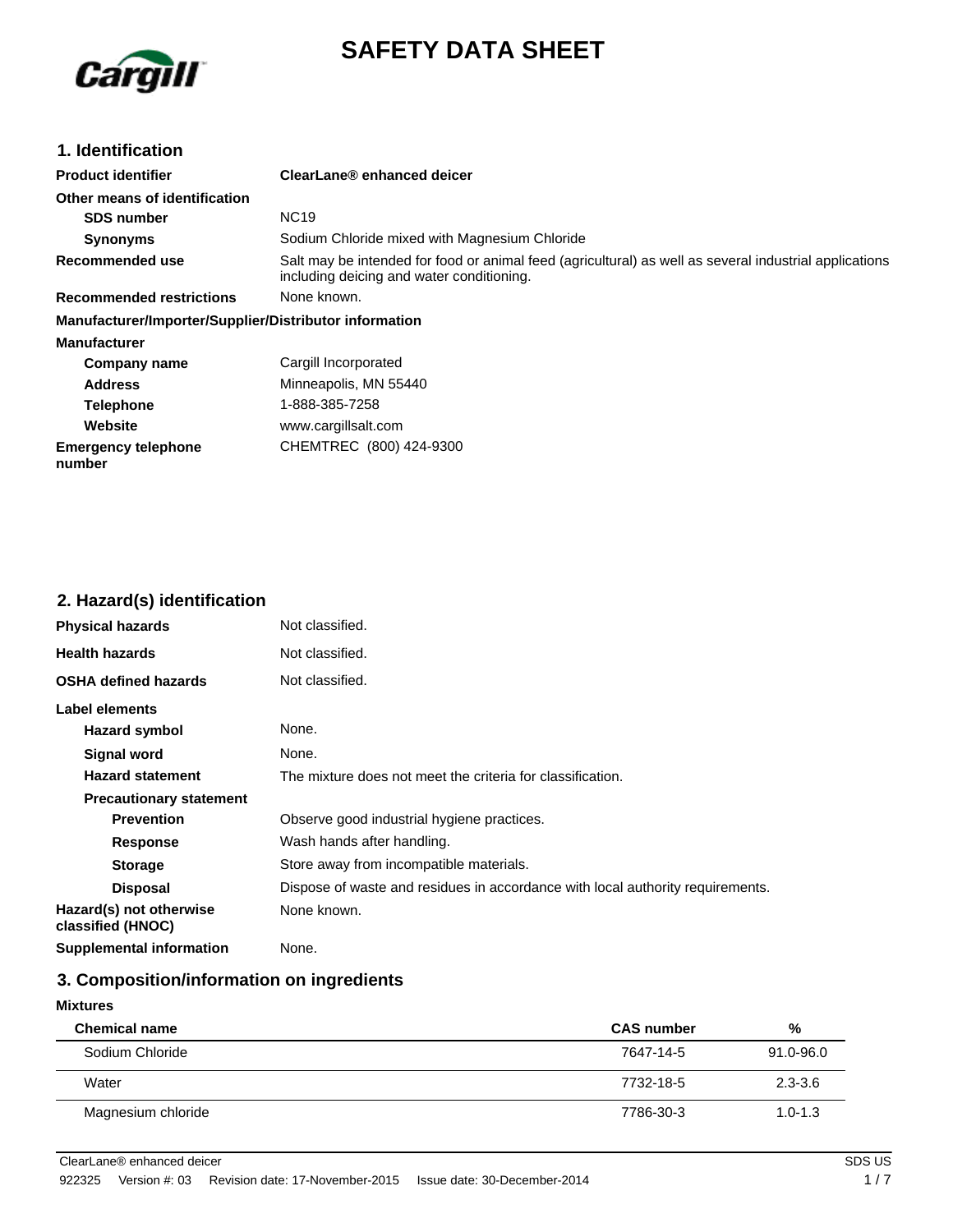| Sodium Gluconate   | 527-07-1    | < 0.02          |
|--------------------|-------------|-----------------|
| Xanthan gum        | 11138-66-2  | < 0.02          |
| FD&C Blue No. 1    | 3844-45-9   | $0.05 - 0.20$   |
| FD&C Red 40        | 25956-17-6  | $0.05 - 0.20$   |
| Tartrazine         | 1934-21-0   | $0.05 - 0.20$   |
| <b>Trans</b> -2851 | Proprietary | $0.4 - 0.8$ ppm |

### **4. First-aid measures**

| <b>Inhalation</b>                                                            | If dust from the material is inhaled, remove the affected person immediately to fresh air. Call a<br>physician if symptoms develop or persist. |
|------------------------------------------------------------------------------|------------------------------------------------------------------------------------------------------------------------------------------------|
| <b>Skin contact</b>                                                          | Wash off with soap and water. Get medical attention if irritation develops and persists.                                                       |
| Eye contact                                                                  | Rinse with water. Get medical attention if irritation develops and persists.                                                                   |
| Ingestion                                                                    | Give one or two glasses of water if patient is alert and able to swallow. Get medical attention if<br>symptoms occur.                          |
| <b>Most important</b><br>symptoms/effects, acute and<br>delayed              | Direct contact with eyes may cause temporary irritation.                                                                                       |
| Indication of immediate<br>medical attention and special<br>treatment needed | Treat symptomatically.                                                                                                                         |
| <b>General information</b>                                                   | Ensure that medical personnel are aware of the material(s) involved, and take precautions to<br>protect themselves.                            |
| 5 Fire-fighting measures                                                     |                                                                                                                                                |

### **5. Fire-fighting measures**

| Suitable extinguishing media                                     | Use extinguishing agent suitable for type of surrounding fire.                                |
|------------------------------------------------------------------|-----------------------------------------------------------------------------------------------|
| Unsuitable extinguishing<br>media                                | None known.                                                                                   |
| Specific hazards arising from<br>the chemical                    | During fire, gases hazardous to health may be formed.                                         |
| Special protective equipment<br>and precautions for firefighters | Self-contained breathing apparatus and full protective clothing must be worn in case of fire. |
| <b>Fire fighting</b><br>equipment/instructions                   | Use water spray to cool unopened containers.                                                  |
| <b>Specific methods</b>                                          | Use standard firefighting procedures and consider the hazards of other involved materials.    |
| <b>General fire hazards</b>                                      | This product is not flammable or combustible.                                                 |

### **6. Accidental release measures**

| <b>Personal precautions,</b><br>protective equipment and<br>emergency procedures | Keep unnecessary personnel away. Avoid inhalation of dust from the spilled material. Use a<br>NIOSH/MSHA approved respirator if there is a risk of exposure to dust/fume at levels exceeding<br>the exposure limits. Do not touch damaged containers or spilled material unless wearing                                                                                                                                                                           |
|----------------------------------------------------------------------------------|-------------------------------------------------------------------------------------------------------------------------------------------------------------------------------------------------------------------------------------------------------------------------------------------------------------------------------------------------------------------------------------------------------------------------------------------------------------------|
| Methods and materials for<br>containment and cleaning up                         | appropriate protective clothing. For personal protection, see section 8 of the SDS.<br>If sweeping of a contaminated area is necessary use a dust suppressant agent which does not<br>react with the product. Collect dust using a vacuum cleaner equipped with HEPA filter. Minimize<br>dust generation and accumulation. Avoid release to the environment. Following product recovery,<br>flush area with water. For waste disposal, see section 13 of the SDS. |
| <b>Environmental precautions</b>                                                 | Avoid discharge into drains, water courses or onto the ground.                                                                                                                                                                                                                                                                                                                                                                                                    |
| 7. Handling and storage                                                          |                                                                                                                                                                                                                                                                                                                                                                                                                                                                   |
| <b>Precautions for safe handling</b>                                             | Provide appropriate exhaust ventilation at places where dust is formed. Minimize dust generation<br>and accumulation. Avoid breathing dust. Avoid contact with eyes. Avoid contact with water and<br>moisture. Keep away from strong acids. May evolve chlorine gas when in contact with strong<br>acids. Hydrogen chloride release above 1400°F. Do not reuse containers. Practice good<br>housekeeping.                                                         |
| Conditions for safe storage,<br>including any incompatibilities                  | Store in original tightly closed container. Store in a well-ventilated place. Store away from<br>incompatible materials (see Section 10 of the SDS). Becomes hygroscopic at 70-75% relative<br>humidity. Avoid humid or wet conditions as product will cake and become hard. Keep out of reach<br>of children.                                                                                                                                                    |
| ClearLane® enhanced deicer                                                       | SDS US                                                                                                                                                                                                                                                                                                                                                                                                                                                            |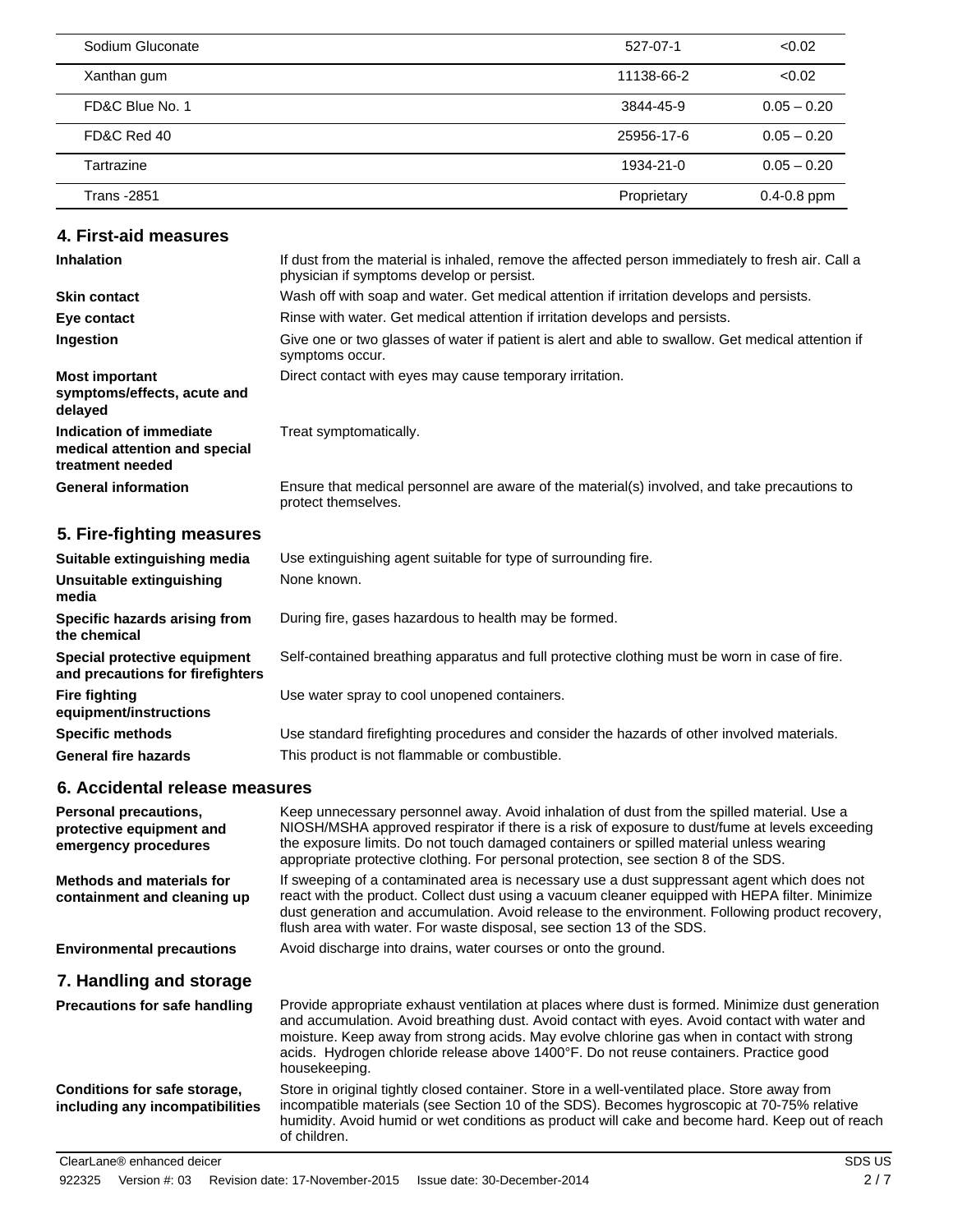### **8. Exposure controls/personal protection**

| <b>Occupational exposure limits</b>      | No exposure limits noted for ingredient(s).                                                                                                                                                                                                                                                                                                                                            |  |  |
|------------------------------------------|----------------------------------------------------------------------------------------------------------------------------------------------------------------------------------------------------------------------------------------------------------------------------------------------------------------------------------------------------------------------------------------|--|--|
| <b>Biological limit values</b>           | No biological exposure limits noted for the ingredient(s).                                                                                                                                                                                                                                                                                                                             |  |  |
| Appropriate engineering<br>controls      | Ventilation should be sufficient to effectively remove and prevent buildup of any dusts or fumes<br>that may be generated during handling or thermal processing.                                                                                                                                                                                                                       |  |  |
|                                          | Individual protection measures, such as personal protective equipment                                                                                                                                                                                                                                                                                                                  |  |  |
| Eye/face protection                      | Unvented, tight fitting goggles should be worn in dusty areas.                                                                                                                                                                                                                                                                                                                         |  |  |
| <b>Skin protection</b>                   |                                                                                                                                                                                                                                                                                                                                                                                        |  |  |
| <b>Hand protection</b>                   | Wear appropriate chemical resistant gloves.                                                                                                                                                                                                                                                                                                                                            |  |  |
| <b>Skin protection</b>                   |                                                                                                                                                                                                                                                                                                                                                                                        |  |  |
| Other                                    | Wear suitable protective clothing.                                                                                                                                                                                                                                                                                                                                                     |  |  |
| <b>Respiratory protection</b>            | Use a NIOSH/MSHA approved respirator if there is a risk of exposure to dust/fume at levels<br>exceeding the exposure limits. If engineering controls do not maintain airborne concentrations<br>below recommended exposure limits (where applicable) or to an acceptable level (in countries<br>where exposure limits have not been established), an approved respirator must be worn. |  |  |
| <b>Thermal hazards</b>                   | Wear appropriate thermal protective clothing, when necessary.                                                                                                                                                                                                                                                                                                                          |  |  |
| <b>General hygiene</b><br>considerations | Always observe good personal hygiene measures, such as washing after handling the material<br>and before eating, drinking, and/or smoking. Routinely wash work clothing and protective<br>equipment to remove contaminants.                                                                                                                                                            |  |  |

# **9. Physical and chemical properties**

| Appearance                                        | Green damp crystalline solid.  |  |
|---------------------------------------------------|--------------------------------|--|
| <b>Physical state</b>                             | Solid.                         |  |
| Form                                              | Damp crystalline solid.        |  |
| Color                                             | Green.                         |  |
| Odor                                              | None.                          |  |
| <b>Odor threshold</b>                             | Not available.                 |  |
| рH                                                | $7 - 8.6$                      |  |
| Melting point/freezing point                      | 1473.8 °F (801 °C)             |  |
| Initial boiling point and boiling<br>range        | 2669 °F (1465 °C) (760 mmHg)   |  |
| <b>Flash point</b>                                | Not available.                 |  |
| <b>Evaporation rate</b>                           | Not available.                 |  |
| Flammability (solid, gas)                         | Not available.                 |  |
| Upper/lower flammability or explosive limits      |                                |  |
| <b>Flammability limit - lower</b><br>$(\%)$       | Not available.                 |  |
| <b>Flammability limit - upper</b><br>$(\%)$       | Not available.                 |  |
| Explosive limit - lower (%)                       | Not available.                 |  |
| Explosive limit - upper (%)                       | Not available.                 |  |
| Vapor pressure                                    | 2.4 mm Hg (1376.6 °F (747 °C)) |  |
| <b>Vapor density</b>                              | Not available.                 |  |
| <b>Relative density</b>                           | $2.16$ (H <sub>2</sub> O = 1)  |  |
| Solubility(ies)                                   |                                |  |
| <b>Solubility (water)</b>                         | 26.4%                          |  |
| <b>Partition coefficient</b><br>(n-octanol/water) | Not available.                 |  |
| <b>Auto-ignition temperature</b>                  | Not available.                 |  |
| <b>Decomposition temperature</b>                  | Not available.                 |  |
| <b>Viscositv</b>                                  | Not available.                 |  |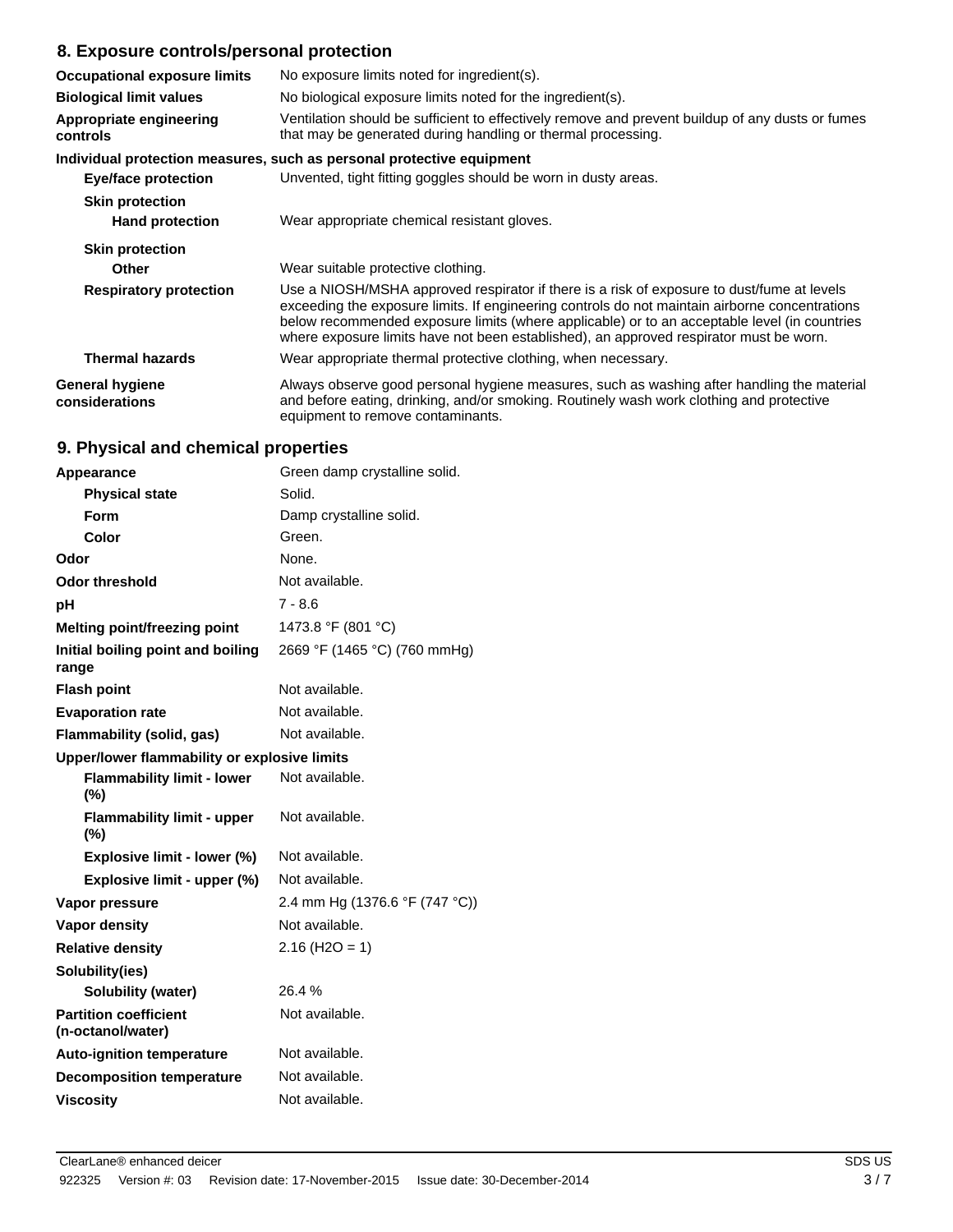| Other information        |                                  |
|--------------------------|----------------------------------|
| <b>Bulk density</b>      | 72 - 80 lb/ft <sup>3</sup>       |
| <b>Molecular formula</b> | NaCl, MgCl <sub>2</sub>          |
| <b>Molecular weight</b>  | $NaCl = 58.44$ , $MqCl2 = 95.22$ |
| pH in aqueous solution   | $5 - 9$                          |

# **10. Stability and reactivity**

| <b>Reactivity</b>                          | The product is stable and non-reactive under normal conditions of use, storage and transport.                                                                                                                       |
|--------------------------------------------|---------------------------------------------------------------------------------------------------------------------------------------------------------------------------------------------------------------------|
| <b>Chemical stability</b>                  | Material is stable under normal conditions.                                                                                                                                                                         |
| Possibility of hazardous<br>reactions      | No dangerous reaction known under conditions of normal use.                                                                                                                                                         |
| <b>Conditions to avoid</b>                 | Contact with incompatible materials. Avoid dispersal of dust in the air (i.e., clearing dust surfaces<br>with compressed air).                                                                                      |
| Incompatible materials                     | Avoid contact with strong acids, caustics, ammonia and cyanides. Sodium chloride is incompatible<br>with lithium and bromine trifluoride. Magnesium chloride is incompatible with<br>Furan-2-peroxycarboxylic acid. |
| <b>Hazardous decomposition</b><br>products | May evolve chlorine gas when in contact with strong acids. Possibly chlorine, nitrogen and sodium<br>containing compounds.                                                                                          |

# **11. Toxicological information**

### **Information on likely routes of exposure**

| <b>Inhalation</b>                                                                  | Inhalation of dusts may cause respiratory irritation.                                                                                                                                                                                                                                                                                                                                                                                                                                                                                                                                                                                                                                                                  |                                                     |
|------------------------------------------------------------------------------------|------------------------------------------------------------------------------------------------------------------------------------------------------------------------------------------------------------------------------------------------------------------------------------------------------------------------------------------------------------------------------------------------------------------------------------------------------------------------------------------------------------------------------------------------------------------------------------------------------------------------------------------------------------------------------------------------------------------------|-----------------------------------------------------|
| <b>Skin contact</b>                                                                | Prolonged or repeated skin contact may cause irritation. If applied to damaged skin, absorption<br>can occur with effects similar to those via ingestion.                                                                                                                                                                                                                                                                                                                                                                                                                                                                                                                                                              |                                                     |
| Eye contact                                                                        | Dust in the eyes will cause irritation.                                                                                                                                                                                                                                                                                                                                                                                                                                                                                                                                                                                                                                                                                |                                                     |
| Ingestion                                                                          | Expected to be a low ingestion hazard.                                                                                                                                                                                                                                                                                                                                                                                                                                                                                                                                                                                                                                                                                 |                                                     |
| Symptoms related to the<br>physical, chemical and<br>toxicological characteristics | Eye and skin contact: Exposure may cause temporary irritation, redness, or discomfort. For<br>ingestion, consuming less than a few grams would not be harmful. The following effects were<br>observed after ingesting an excessive quantity: nausea and vomiting, diarrhea, cramps,<br>restlessness, irritability, dehydration, water retention, nose bleed, gastrointestinal tract damage,<br>fever, sweating, sunken eyes, high blood pressure, muscle weakness, dry mouth and nose,<br>shock, cerebral edema (fluid on brain), pulmonary edema (fluid in lungs), blood cell shrinkage,<br>and brain damage (due to dehydration of brain cells). Death is generally due to cardiovascular<br>collapse or CNS damage. |                                                     |
| Information on toxicological effects                                               |                                                                                                                                                                                                                                                                                                                                                                                                                                                                                                                                                                                                                                                                                                                        |                                                     |
| <b>Acute toxicity</b>                                                              | In some cases of confirmed hypertension, ingestion may result in elevated blood pressure.<br>Ingestion of large amounts (greater than 0.1 pound) can cause gastrointestinal upset and irritation<br>of the stomach. Rare cases of over exposure can lead to systemic toxicity related to the binding<br>of ionized blood calcium.                                                                                                                                                                                                                                                                                                                                                                                      |                                                     |
| <b>Components</b>                                                                  | <b>Species</b>                                                                                                                                                                                                                                                                                                                                                                                                                                                                                                                                                                                                                                                                                                         | <b>Test Results</b>                                 |
| Sodium Chloride (CAS 7647-14-5)                                                    |                                                                                                                                                                                                                                                                                                                                                                                                                                                                                                                                                                                                                                                                                                                        |                                                     |
| <b>Acute</b>                                                                       |                                                                                                                                                                                                                                                                                                                                                                                                                                                                                                                                                                                                                                                                                                                        |                                                     |
| Oral                                                                               |                                                                                                                                                                                                                                                                                                                                                                                                                                                                                                                                                                                                                                                                                                                        |                                                     |
| LD50                                                                               | Rat                                                                                                                                                                                                                                                                                                                                                                                                                                                                                                                                                                                                                                                                                                                    | 3000 mg/kg                                          |
| <b>Skin corrosion/irritation</b>                                                   | Prolonged skin contact may cause temporary irritation.                                                                                                                                                                                                                                                                                                                                                                                                                                                                                                                                                                                                                                                                 |                                                     |
| Serious eye damage/eye<br>irritation                                               | Dust in the eyes will cause irritation.                                                                                                                                                                                                                                                                                                                                                                                                                                                                                                                                                                                                                                                                                |                                                     |
| Respiratory or skin sensitization                                                  |                                                                                                                                                                                                                                                                                                                                                                                                                                                                                                                                                                                                                                                                                                                        |                                                     |
| <b>Respiratory sensitization</b>                                                   | Not available.                                                                                                                                                                                                                                                                                                                                                                                                                                                                                                                                                                                                                                                                                                         |                                                     |
| <b>Skin sensitization</b>                                                          | This product is not expected to cause skin sensitization.                                                                                                                                                                                                                                                                                                                                                                                                                                                                                                                                                                                                                                                              |                                                     |
| Germ cell mutagenicity                                                             | No data available to indicate product or any components present at greater than 0.1% are<br>mutagenic or genotoxic.                                                                                                                                                                                                                                                                                                                                                                                                                                                                                                                                                                                                    |                                                     |
| <b>Carcinogenicity</b>                                                             | This product is not considered to be a carcinogen by IARC, ACGIH, NTP, or OSHA.                                                                                                                                                                                                                                                                                                                                                                                                                                                                                                                                                                                                                                        |                                                     |
| IARC Monographs. Overall Evaluation of Carcinogenicity                             |                                                                                                                                                                                                                                                                                                                                                                                                                                                                                                                                                                                                                                                                                                                        |                                                     |
| FD&C Blue No. 1 (CAS 3844-45-9)                                                    |                                                                                                                                                                                                                                                                                                                                                                                                                                                                                                                                                                                                                                                                                                                        | 3 Not classifiable as to carcinogenicity to humans. |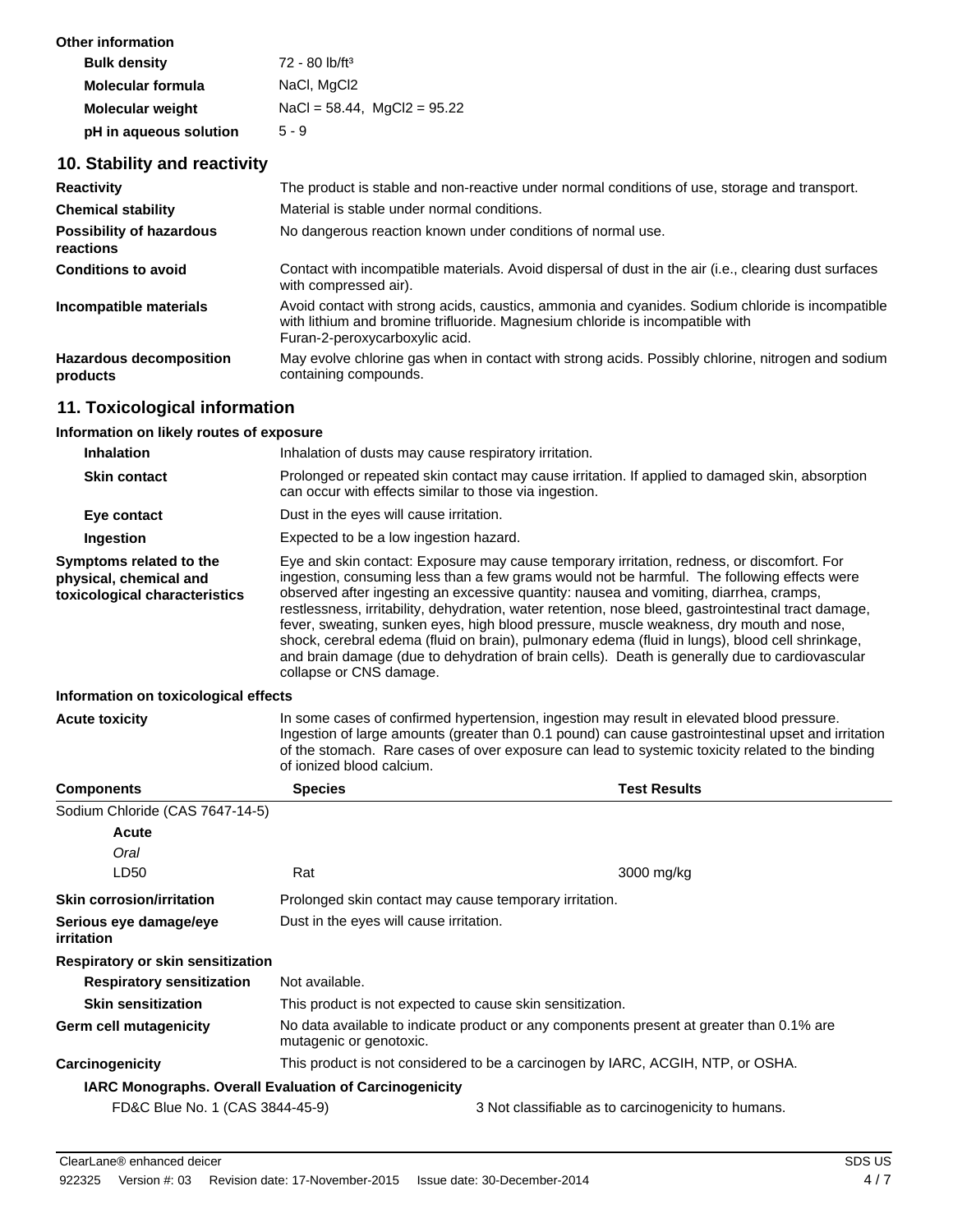| <b>NTP Report on Carcinogens</b>                      |                                                                              |
|-------------------------------------------------------|------------------------------------------------------------------------------|
| Not listed.                                           |                                                                              |
|                                                       | OSHA Specifically Regulated Substances (29 CFR 1910.1001-1050)               |
| Not regulated.                                        |                                                                              |
| <b>Reproductive toxicity</b>                          | This product is not expected to cause reproductive or developmental effects. |
| Specific target organ toxicity -<br>single exposure   | Not classified.                                                              |
| Specific target organ toxicity -<br>repeated exposure | Not classified.                                                              |
| <b>Aspiration hazard</b>                              | Due to the physical form of the product it is not an aspiration hazard.      |
|                                                       |                                                                              |

### **12. Ecological information**

| <b>Ecotoxicity</b>               | The product is not classified as environmentally hazardous. However, this does not exclude the<br>possibility that large or frequent spills can have a harmful or damaging effect on the environment. |  |
|----------------------------------|-------------------------------------------------------------------------------------------------------------------------------------------------------------------------------------------------------|--|
| Persistence and degradability    | No data is available on the degradability of this product.                                                                                                                                            |  |
| <b>Bioaccumulative potential</b> | No data available.                                                                                                                                                                                    |  |
| Mobility in soil                 | No data available.                                                                                                                                                                                    |  |
| Other adverse effects            | None known.                                                                                                                                                                                           |  |

### **13. Disposal considerations**

| <b>Disposal instructions</b>             | Collect and reclaim or dispose in sealed containers at licensed waste disposal site.                                                                                                                                   |  |
|------------------------------------------|------------------------------------------------------------------------------------------------------------------------------------------------------------------------------------------------------------------------|--|
| <b>Local disposal regulations</b>        | Dispose in accordance with all applicable regulations.                                                                                                                                                                 |  |
| Hazardous waste code                     | The waste code should be assigned in discussion between the user, the producer and the waste<br>disposal company.                                                                                                      |  |
| Waste from residues / unused<br>products | Dispose of in accordance with local regulations. Empty containers or liners may retain some<br>product residues. This material and its container must be disposed of in a safe manner (see:<br>Disposal instructions). |  |
| <b>Contaminated packaging</b>            | Empty containers should be taken to an approved waste handling site for recycling or disposal.<br>Since emptied containers may retain product residue, follow label warnings even after container is<br>emptied.       |  |

### **14. Transport information**

### **DOT**

Not regulated as dangerous goods.

### **IATA**

Not regulated as dangerous goods.

### **IMDG**

Not regulated as dangerous goods.

#### **Transport in bulk according to** Not applicable. **Annex II of MARPOL 73/78 and the IBC Code**

### **15. Regulatory information**

## **US federal regulations**

All components are on the U.S. EPA TSCA Inventory List. This product is not known to be a "Hazardous Chemical" as defined by the OSHA Hazard Communication Standard, 29 CFR 1910.1200.

### **TSCA Section 12(b) Export Notification (40 CFR 707, Subpt. D)**

Not regulated.

**OSHA Specifically Regulated Substances (29 CFR 1910.1001-1050)**

Not regulated.

### **CERCLA Hazardous Substance List (40 CFR 302.4)**

Not listed.

### **Superfund Amendments and Reauthorization Act of 1986 (SARA)**

| <b>Hazard categories</b> | Immediate Hazard - No<br>Delayed Hazard - No<br>Fire Hazard - No |  |
|--------------------------|------------------------------------------------------------------|--|
|                          | Pressure Hazard - No                                             |  |
|                          | Reactivity Hazard - No                                           |  |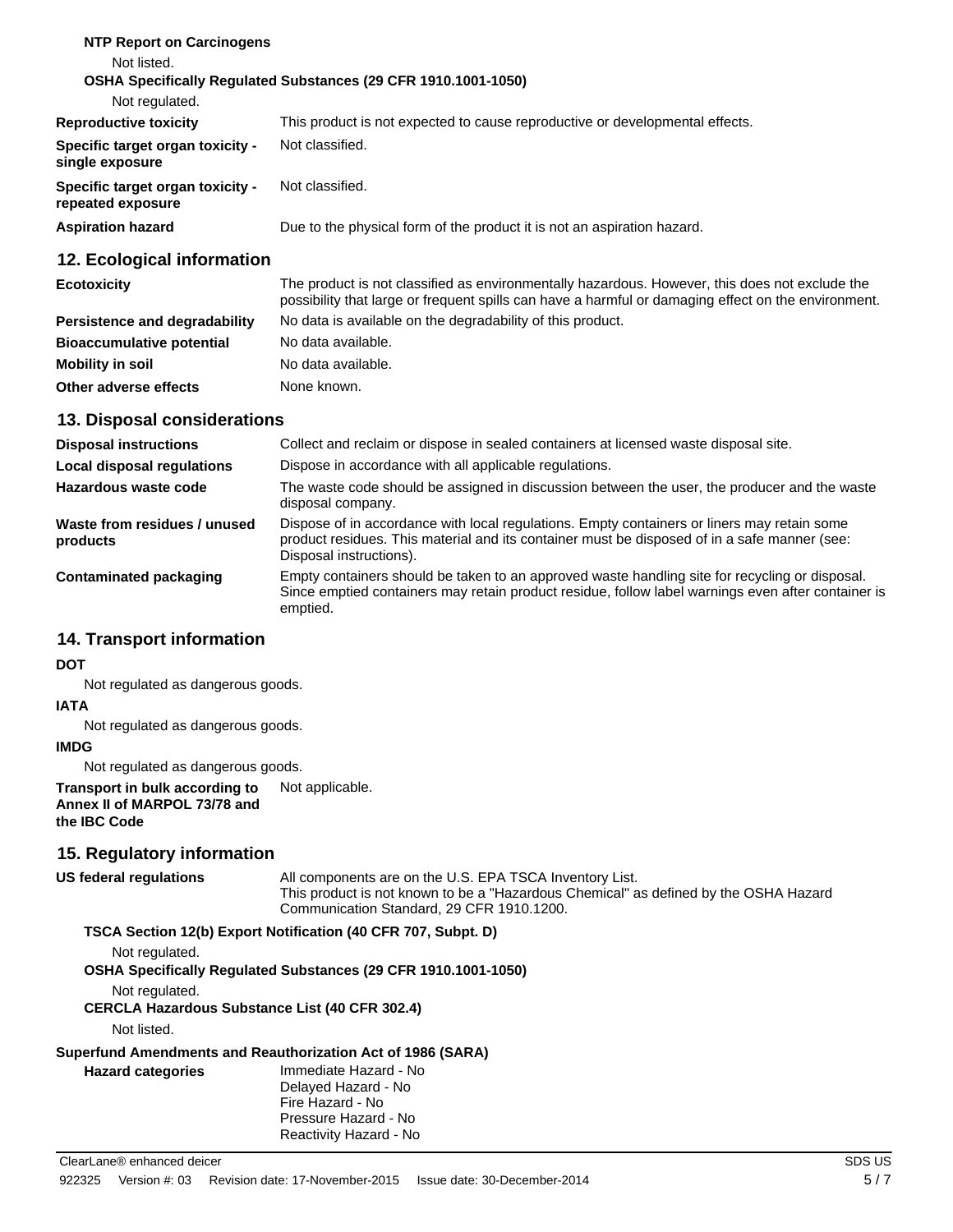### **SARA 302 Extremely hazardous substance**

Not listed.

#### **SARA 311/312 Hazardous** No

**chemical**

**SARA 313 (TRI reporting)** Not regulated.

#### **Other federal regulations**

#### **Clean Air Act (CAA) Section 112 Hazardous Air Pollutants (HAPs) List**

Not regulated.

#### **Clean Air Act (CAA) Section 112(r) Accidental Release Prevention (40 CFR 68.130)**

Not regulated.

**Safe Drinking Water Act** Not regulated. **(SDWA)**

### **US state regulations**

### **US. Massachusetts RTK - Substance List**

FD&C Blue No. 1 (CAS 3844-45-9)

**US. New Jersey Worker and Community Right-to-Know Act** Not listed.

### **US. Pennsylvania Worker and Community Right-to-Know Law**

Not listed.

#### **US. Rhode Island RTK**

Not regulated.

### **US. California Proposition 65**

California Safe Drinking Water and Toxic Enforcement Act of 1986 (Proposition 65): This material is not known to contain any chemicals currently listed as carcinogens or reproductive toxins.

#### **International Inventories**

| Country(s) or region        | <b>Inventory name</b>                                                       | On inventory (yes/no)* |
|-----------------------------|-----------------------------------------------------------------------------|------------------------|
| Australia                   | Australian Inventory of Chemical Substances (AICS)                          | No                     |
| Canada                      | Domestic Substances List (DSL)                                              | Yes                    |
| Canada                      | Non-Domestic Substances List (NDSL)                                         | No                     |
| China                       | Inventory of Existing Chemical Substances in China (IECSC)                  | No                     |
| Europe                      | European Inventory of Existing Commercial Chemical<br>Substances (EINECS)   | No                     |
| Europe                      | European List of Notified Chemical Substances (ELINCS)                      | No                     |
| Japan                       | Inventory of Existing and New Chemical Substances (ENCS)                    | No                     |
| Korea                       | Existing Chemicals List (ECL)                                               | No                     |
| New Zealand                 | New Zealand Inventory                                                       | No                     |
| <b>Philippines</b>          | <b>Philippine Inventory of Chemicals and Chemical Substances</b><br>(PICCS) | No                     |
| United States & Puerto Rico | Toxic Substances Control Act (TSCA) Inventory                               | Yes                    |

\*A "Yes" indicates this product complies with the inventory requirements administered by the governing country(s).

A "No" indicates that one or more components of the product are not listed or exempt from listing on the inventory administered by the governing country(s).

### **16. Other information, including date of preparation or last revision**

| Issue date    | 30-December-2014                                                             |
|---------------|------------------------------------------------------------------------------|
| Revision date | 17-November-2015                                                             |
| Version #     | 03                                                                           |
| HMIS® ratings | Health: 1<br>Flammability: 0<br>Physical hazard: 0<br>Personal protection: A |